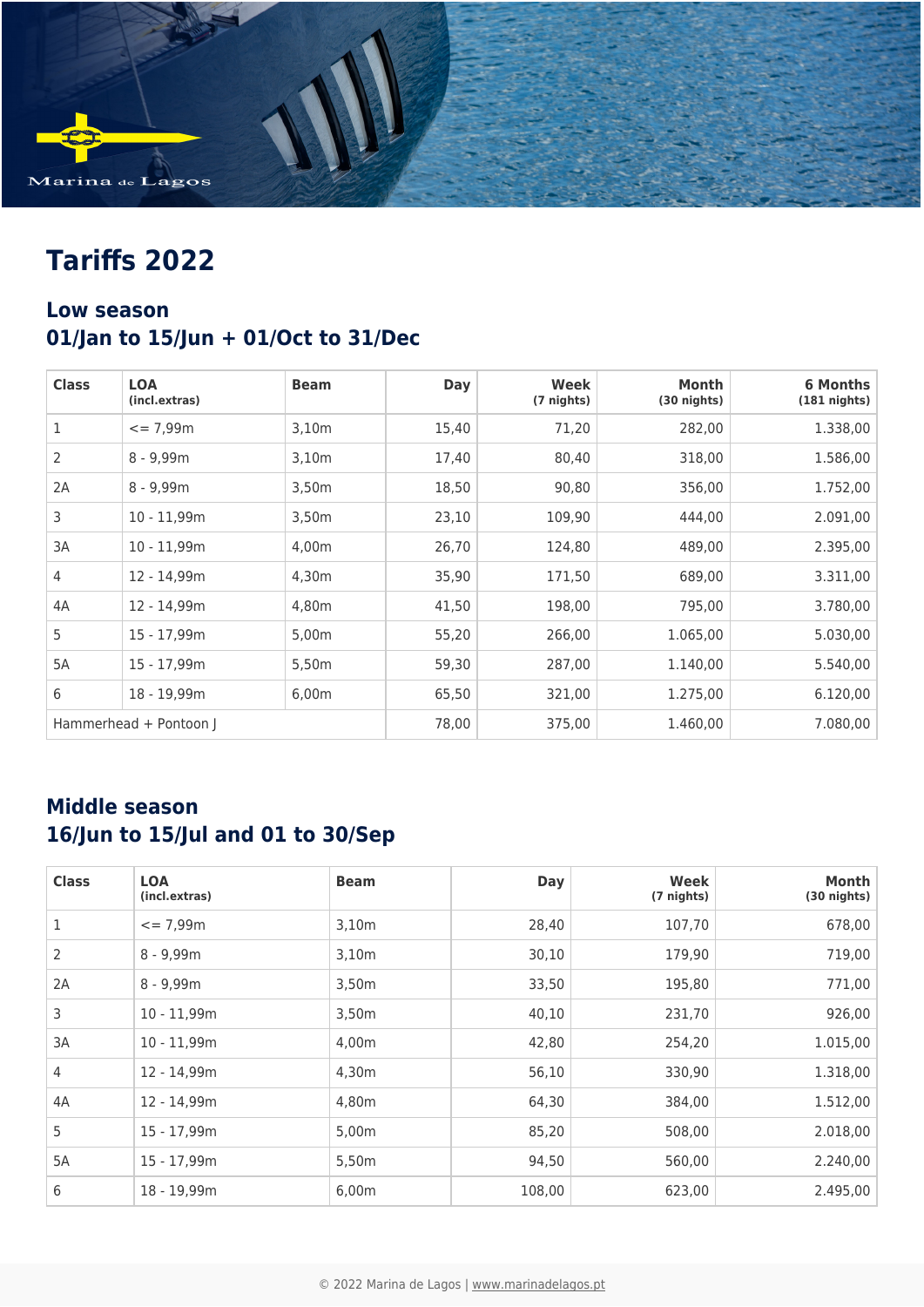

| <b>Hammerhead</b> | L30.00 | 765,00 | .070.00 |
|-------------------|--------|--------|---------|
| Pontoon           | $\sim$ |        | $    -$ |
|                   |        |        |         |

### **High season 16/Jul to 31/Aug**

| <b>Class</b>   | <b>LOA</b><br>(incl.extras) | <b>Beam</b> | <b>Day</b> | Week<br>(7 nights) | Month<br>$(30$ nights) |
|----------------|-----------------------------|-------------|------------|--------------------|------------------------|
| 1              | $= 7,99$                    | 3,10m       | 30,20      | 191,70             | 770,00                 |
| 2              | $8 - 9,99m$                 | 3,10m       | 32,00      | 201,90             | 817,00                 |
| 2A             | $8 - 9,99m$                 | 3,50m       | 34,60      | 213,20             | 858,00                 |
| 3              | $10 - 11,99m$               | 3,50m       | 41,20      | 256,30             | 1.035,00               |
| 3A             | $10 - 11,99m$               | 4,00m       | 44,20      | 272,70             | 1.098,00               |
| $\overline{4}$ | 12 - 14,99m                 | 4,30m       | 56,60      | 349,50             | 1.415,00               |
| 4A             | 12 - 14,99m                 | 4,80m       | 65,20      | 404,00             | 1.645,00               |
| 5              | 15 - 17,99m                 | 5,00m       | 86,00      | 537,00             | 2.180,00               |
| 5A             | 15 - 17,99m                 | 5,50m       | 95,00      | 592,00             | 2.405,00               |
| 6              | 18 - 19,99m                 | 6,00m       | 112,00     | 675,00             | 2.700,00               |
|                | Hammerhead + Pontoon J      |             | 141,00     | 832,00             | 3.325,00               |

## **Special long stays**

| <b>Class</b>   | <b>LOA</b><br>(incl.extras) | <b>Beam</b> | 9 Months *<br>16/09/21-15/06/22 | 1 Year<br>$(365$ nights) |
|----------------|-----------------------------|-------------|---------------------------------|--------------------------|
| $\mathbf{1}$   | $\leq$ = 7,99               | 3,10m       | 1.740,00                        | 2.800,00                 |
| 2              | $8 - 9,99m$                 | 3,10m       | 2.070,00                        | 3.770,00                 |
| 2A             | $8 - 9,99m$                 | 3,50m       | 2.250,00                        | 4.065,00                 |
| 3              | $10 - 11,99m$               | 3,50m       | 2.950,00                        | 5.415,00                 |
| 3A             | $10 - 11,99m$               | 4,00m       | 3.335,00                        | 6.270,00                 |
| $\overline{4}$ | 12 - 14,99m                 | 4,30m       | 4.480,00                        | 8.150,00                 |
| 4A             | 12 - 14,99m                 | 4,80m       | 5.040,00                        | 9.150,00                 |
| 5              | 15 - 17,99m                 | 5,00m       | 6.275,00                        | 11.100,00                |
| 5A             | 15 - 17,99m                 | 5,50m       | 7.250,00                        | 12.680,00                |
| 6              | 18 - 19,99m                 | 6,00m       | 8.060,00                        | 14.250,00                |
|                | Hammerhead + Pontoon J      |             | 9.145,00                        | 15.850,00                |

**Mega Yachts** (From 29,99m LOA): €10,00/meter/night